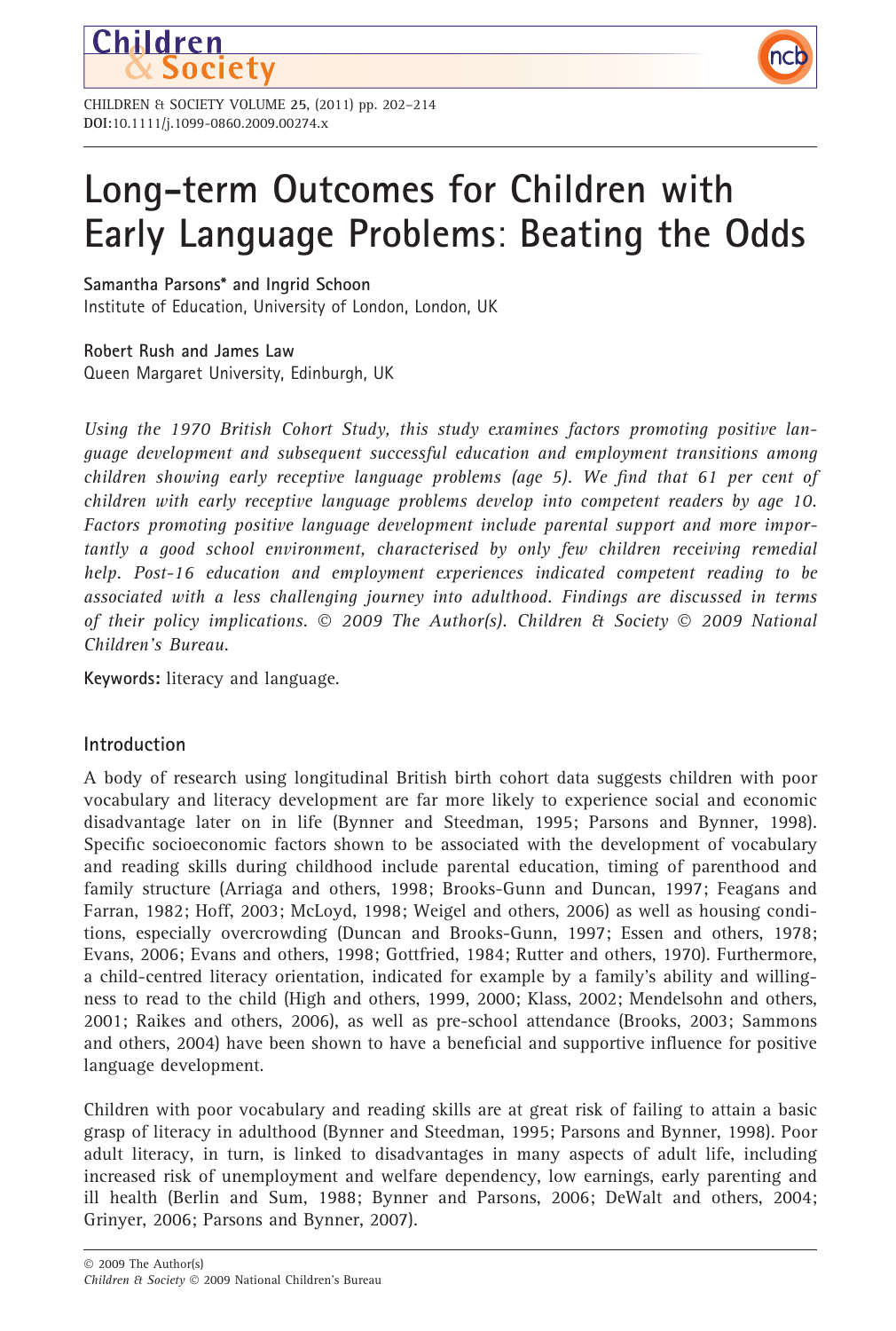This study has two aims. First, we examine the social context in which competent reading develops among children identified with poor receptive language at age 5, identifying factors in the home and school environment that act as risk or protective factors for the development of competent reading skills during primary school. Secondly, we assess the post-16 education and employment profiles of children with poor vocabulary at age 5, contrasting experiences of those children with early language problems who developed competent reading by age 10 versus those who did not.

Within a sample of children with early receptive language problems, we test the following assumptions:

- The likelihood of competent reading by age 10 is increased for children who had parents with some kind of extended education or formal qualifications;
- The likelihood of competent reading at age 10 is increased for children who grew up in relatively privileged economic circumstances,
- The likelihood of competent reading at age 10 is increased for children experiencing a supportive home education (i.e. parents reading to the child, supporting education);
- The likelihood of competent reading at age 10 is increased for children who attend a primary school in a good socioeconomic catchment area;
- A stimulating early literacy environment moderates the negative impact of socioeconomic disadvantage in the home or school environment on competent reading.
- The long-term developmental outcomes for children who escaped a trajectory of poor language skills are better than for those who failed to develop competent reading by age 10.

# Methods

## Data

The 1970 British Cohort Study (BCS70) is an ongoing longitudinal study that takes as its subjects all 17 196 children born in Great Britain in one week in 1970 (Elliott and Shepherd, 2006). Six follow-up studies have monitored cohort member's physical, educational and social development and transitions to adult life. These studies were conducted in 1975 (age 5), 1980 (age 10), 1986 (age 16), 1996 (age 26), 1999–2000 (age 30) and in 2004 (age 34).

The present analyses make use of data from all sweeps from 1970 up to 2004. At age 5, information was collected on 13 135 children with boys making up 51.8 per cent of all children. In 2004, the sample size was  $9665 - 56$  per cent of the original birth cohort and 74 per cent of the first (age 5) follow-up.

## Measures

## Identification of receptive language at age 5

Development and understanding of a child's (English) vocabulary at age 5 was assessed using the English Picture Vocabulary Test (EPVT), an adaptation of the American Peabody Picture Vocabulary Test (PPVT) (Brimer and Dunn, 1962). The test has a good reliability of 0.96 (Osborn and others, 1984). It consists of 56 sets of four different pictures. The child is asked to indicate the picture that corresponds to a given word. The test proceeds with words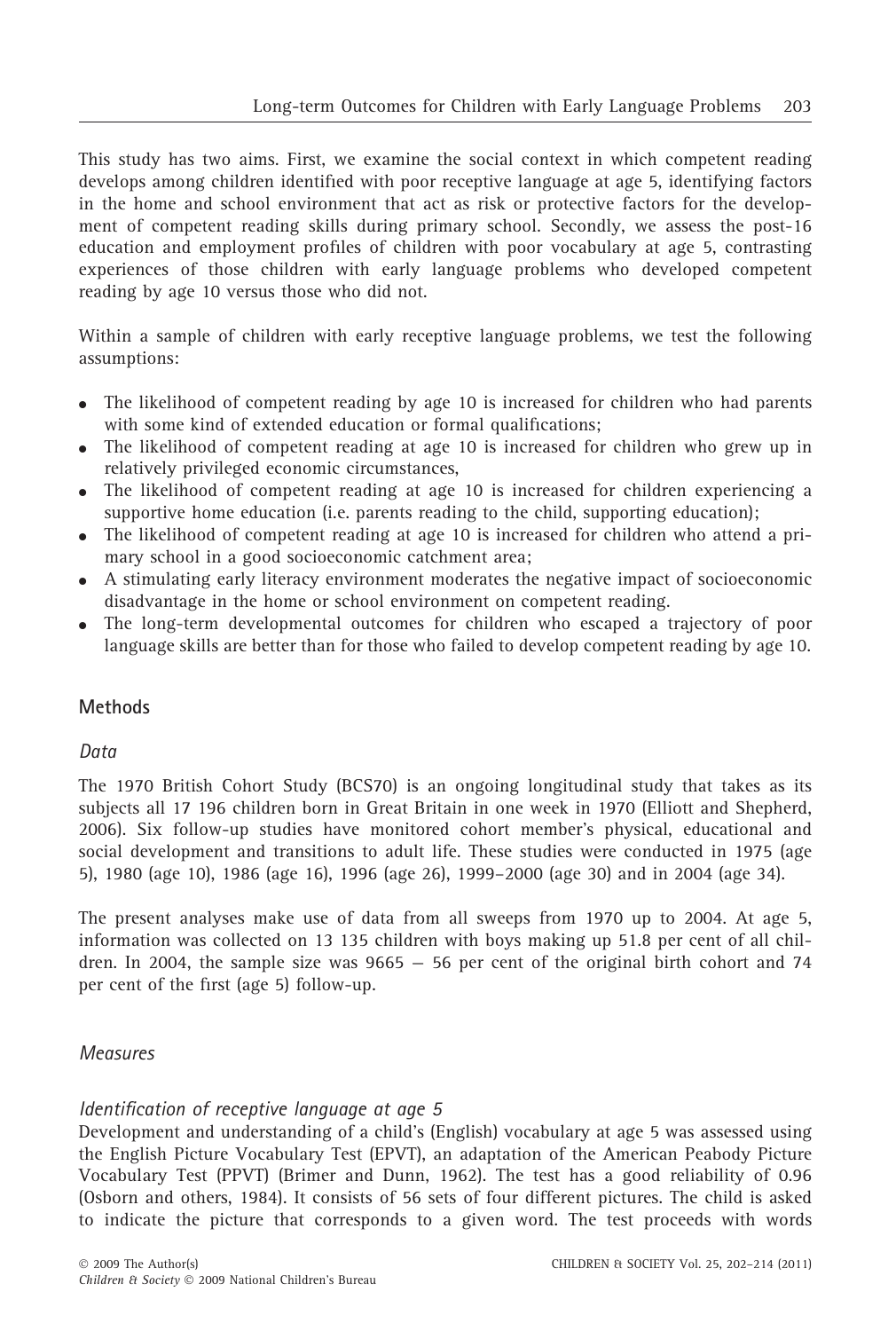of increasing difficulty, until the child made five mistakes in a run of eight consecutive items. Children with 'poor' vocabulary were identified by scores at least 1 standard deviation below the average performance score.

#### Reading skills at age 10

Reading comprehension was assessed by The Shortened Edinburgh Reading Test at age 10 (Hodder and Stoughton, 1979). Children were asked to complete a variety of tasks over 66 items, including selecting the incorrect word in a sentence, matching answers to questions, extracting information from a picture, understanding the meaning of words, putting sentences in the correct order, etc. We identified 'poor' readers as children with scores at least 1 standard deviation below the average population performance score. All others were classified as 'competent' readers.

## Sample

The EPVT was carried out on English-speaking children only, and we further restricted our sample to children where English was the primary language spoken at home. Our initial sample comprised 11 349 children (all white British ⁄ European) who completed the EPVT at age 5. Of these, 15 per cent were identified with poor vocabulary  $(n = 1674)$ . Among this group of children, 73 per cent ( $n = 1230$ ) completed the reading test at age 10. This study concentrates on this sample of 1230 children throughout, although there is further sample attrition due to responses missing for particular items used in the multivariate analysis linking experiences between ages 5 and 34.

Assessment of response bias suggests that the overall profile of the cohort remains remarkably similar across surveys. The sample is representative, in most respects, of the general UK population of that age, although there is a trend towards under-representation of males and those less educationally advantaged (Elliott and Shepherd, 2006).

Encouragingly, 61 per cent of children with poor vocabulary at age 5 demonstrated competent reading skills at age 10. However, 39 per cent were identified as poor readers at age 10. More girls than boys had been identified with poor receptive vocabulary at age 5 (17% girls  $[n = 695]$ , 12% boys  $[n = 535]$ , but more girls were competent readers at age 10 (65–54% of boys). These results appear counterintuitive as it is often assumed that girls have better verbal skills than boys. However, there is some evidence to suggest that the relationship between gender and language may be clearer for expressive language skills and literacy than it is for receptive language (Hopman and others, 1988, Yamamoto 1990). Indeed it is possible that, in some circumstances, the conventional relationship may be reversed, i.e. favouring boys when using the PPVT and its English equivalent, the EPVT (Brimer and Dunn, 1962).

## Results

Table 1 gives the descriptive statistics for the variables included in the models, and enables the comparison of early home environment, family life and school characteristics of children with poor receptive language skill at age 5, differentiating between those identified as competent versus poor readers at age 10. Statistical comparisons of rates with  $\chi^2$ -tests at the 0.001, 0.01 and 0.05 were made. Given the bias in the data towards the better educated, it is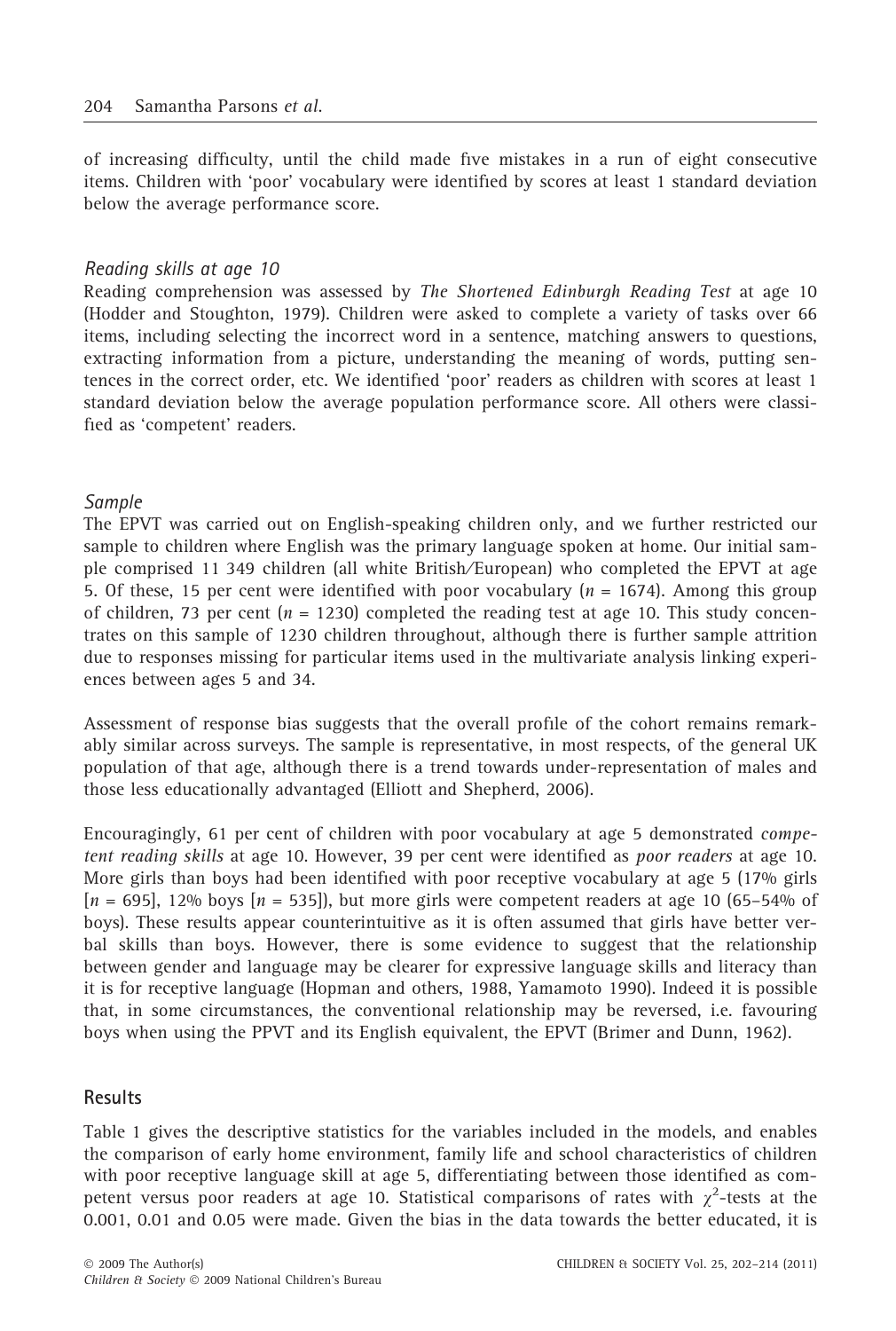|                                                                                        | Competent<br>readers % | Poor<br>readers % | Overall<br>0/0 | $\boldsymbol{N}$<br>$(100\%)$ |
|----------------------------------------------------------------------------------------|------------------------|-------------------|----------------|-------------------------------|
| Parental characteristics                                                               |                        |                   |                |                               |
| Mother had first child age 20+                                                         | $76***$                | 67                | 73             | 1218                          |
| Mother had extended education                                                          | $23***$                | 12                | 18             | 1220                          |
| Father had extended education                                                          | $22***$                | 10                | 17             | 1185                          |
| Mother had formal qualifications                                                       | $33***$                | 15                | 26             | 1176                          |
| Father had formal qualifications                                                       | $40***$                | 23                | 33             | 1084                          |
| Father in unskilled/semi-skilled manual job                                            | $32*$                  | 38                | 35             | 1203                          |
| Housing conditions                                                                     |                        |                   |                |                               |
| Family size $<$ 6(5)                                                                   | 78***                  | 68                | 74             | 1227                          |
| Home owner (5)                                                                         | $43***$                | 28                | 37             | 1227                          |
| <1 person per room in home (5)                                                         | $47***$                | 37                | 43             | 1210                          |
| Early education environment                                                            |                        |                   |                |                               |
| Child attended pre-school (5)                                                          | 66***                  | 54                | 61             | 1181                          |
| Parent(s) read to child every day (5)                                                  | $28***$                | 18                | 2.4            | 1151                          |
| Parent a poor reader (5)                                                               | $5***$                 | 12                | 8              | 1113                          |
| Sibling a poor reader (5)                                                              | $7***$                 | 14                | 10             | 1028                          |
| Mother 'very interested' in child's education <sup>a</sup> (10)                        | $41***$                | 19                | 33             | 1178                          |
| Father 'very interested' in child's education <sup>a</sup> (10)                        | $29***$                | 12                | 22.            | 1076                          |
| Parents want post-16 education for child (10)                                          | $48***$                | 21                | 38             | 1118                          |
| Primary-school characteristics                                                         |                        |                   |                |                               |
| High % children in school with very low/below<br>average academic ability <sup>b</sup> | $14***$                | 24                | 18             | 1158                          |
| High % fathers of children in school in semi<br>skilled manual jobs <sup>b</sup>       | $23***$                | 35                | 28             | 1158                          |
| 6+ children with remedial reading help                                                 | $26***$                | 41                | 32             | 1172                          |
| High % council houses in school catchment area <sup>b</sup>                            | $\rm 30^{ns}$          | 34                | 32             | 1175                          |

Table 1: Early home life and school characteristics among children with poor vocabulary at age 5 who were competent versus poor readers at age 10

Statistical significance at \*\*\* $P < 0.001$ , \*\* $P < 0.01$ , \* $P < 0.05$ , <sup>ns</sup>not significant.

<sup>a</sup>Teacher rated.

<sup>b'</sup>High' represents 1+ standard deviation above mean score.

the poor readers who are the less likely to have been part of the survey at ages 5 and 10, which means that results are likely to underestimate differences between competent and poor readers.

## Early home environment and family life

Children with early receptive language problems who developed competent reading skills by age 10 grew up in a less disadvantaged family background and home environment than children with early language problems who did not develop competent reading by age 10. More parents of children who became competent readers by age 10 had some extended education and qualifications. Competent readers were more likely to have grown up in an owner-occupied and not overcrowded home at age 5 and had not received free school meals at age 10. Perhaps of most concern for policy makers is that more of the competent readers had attended some kind of pre-school, and that they had parents who were more likely to have read to them (at age 5), who showed interest in their child's education (at age 10) and aspired for their child to continue in full-time education post-16 (at age 10). Poor readers were more likely to have a parent or sibling who also had reading difficulties, highlighting the intergenerational transfer of skills — or a lack of skills — within families (De Coulon and others, 2008).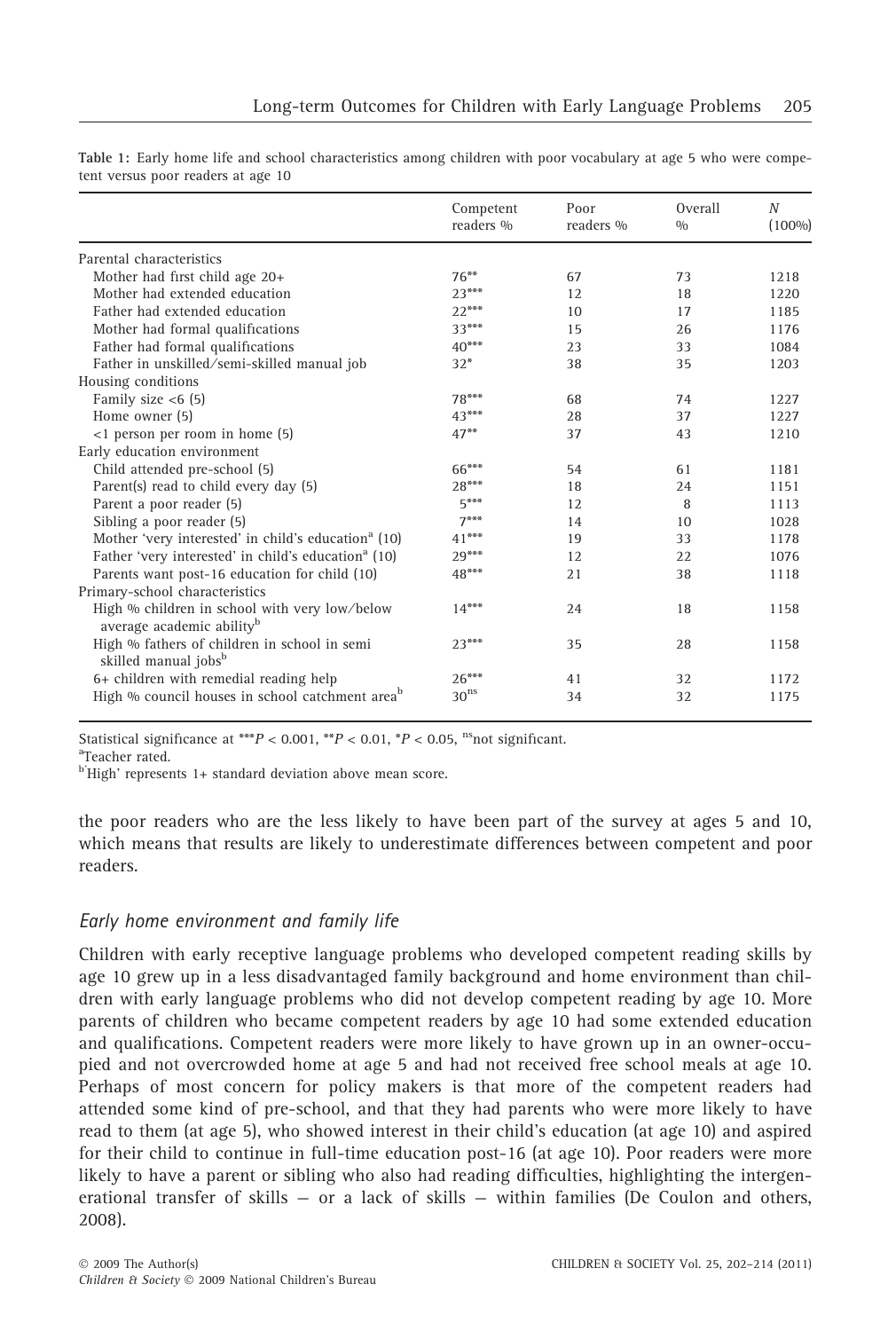## Primary-school characteristics

At age 10, the majority of children with poor vocabulary at age 5 went to a state-maintained primary school, with minimal differences between competent and poor readers. However, those who became competent readers were less likely to have been in a school where a high<sup>1</sup> percentage of students' fathers worked in low-skilled manual work (23–35%) and where a high percentage of fellow students were graded by their teacher as having 'low' or 'below average' academic ability (14–24%). They were also less likely to be in a class where  $\sin^2$  or more children received remedial help with reading (26% to 41%). There was no difference in the tenure of housing in the catchment area of schools.

## Predicting competent reading at age 10 among children with poor vocabulary at age 5

We ran a series of logistic regression analyses to ascertain which experiences in early childhood held most importance for gaining competent reading at age 10 among those who had a poor vocabulary at age 5. Results are based on 819 children (67%) of our analytic sample, comprising those children with complete information on all measures included in the multivariate models. The results, presented as odds ratios, are given in Table 2. A coefficient greater than 1 indicates an increased likelihood of competent reading, and a coefficient smaller than 1 indicates a reduced likelihood. Poor readers at age 10 are used as the baseline, or reference category. All models are controlled for birth weight and gestation to adjust for associated medical conditions that might be causal to later vocabulary and reading development.

## Model 1: controlling for parental characteristics present at birth.

Being a girl and having at least one parent with some formal qualifications significantly increased the likelihood of competent reading at age 10.

## Model 2: controlling for housing and economic disadvantage in childhood.

Living in a smaller household (less than six persons) and in an owner occupied home significantly increased the likelihood of competent reading at age 10. Receiving free school meals (a strong indicator of a family's financial situation) significantly decreased a child's chance of gaining competence in reading.

## Model 3: controlling for educational support from parents.

Having parents who are 'very interested' in their child's education and who held aspirations for post-16 education significantly increased a child's likelihood of being a competent reader at age 10.

#### Model 4: controlling for school characteristics.

Attending a school where a relatively high percentage of students were rated with 'low' or 'below average' academic ability and where a relatively high percentage of students' fathers worked in low-grade manual occupations significantly decreased a child's likelihood of competent reading at age 10. Being in a class where six or more children received remedial reading help (the average was four among this group of children) also significantly decreased a child's chance of competent reading at age 10.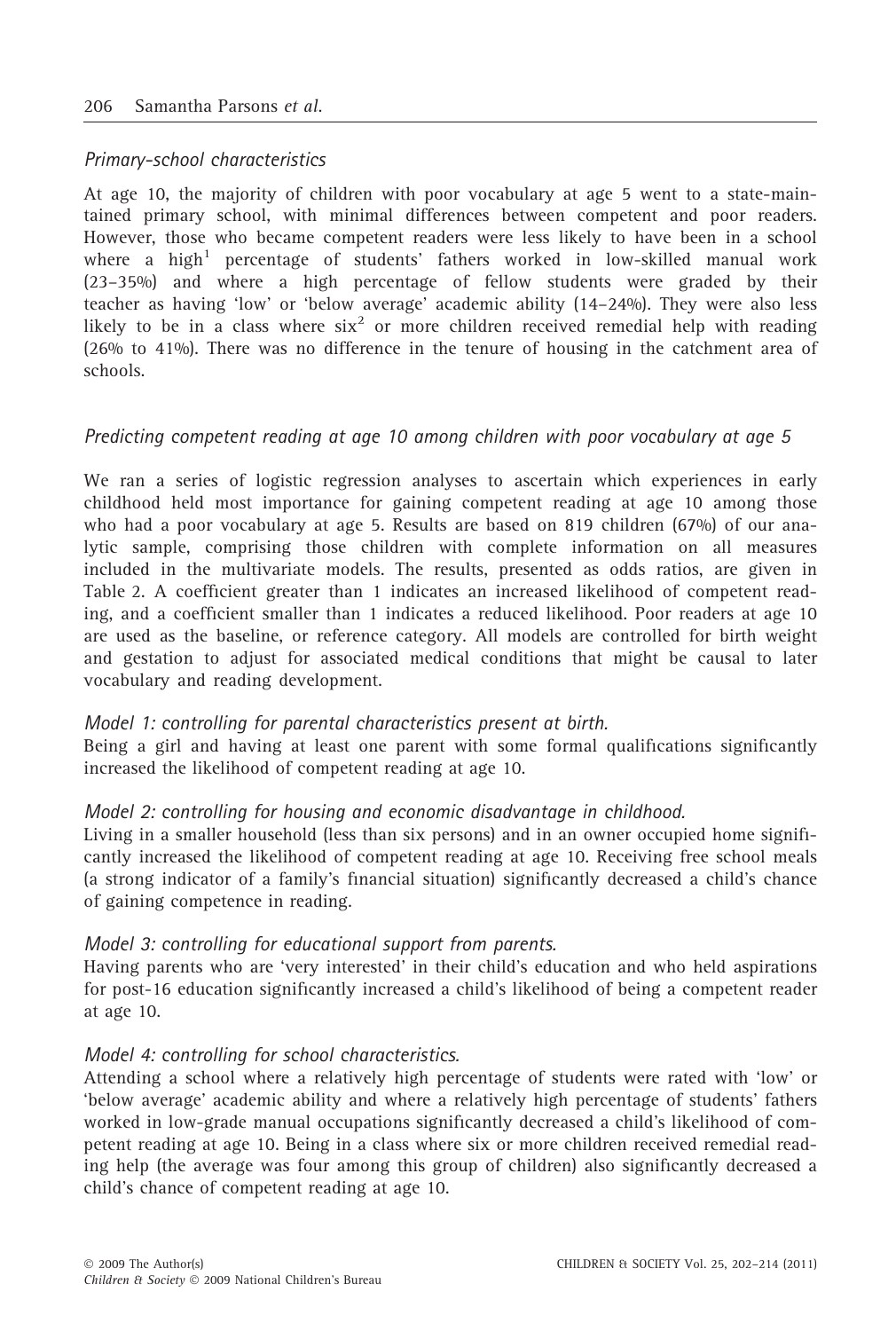| Table 2: Results from multiple logistic regression analyses predicting competent reading at age 10 among children with poor language at age 5 (odds ratios) |                                     |                         |                                     |                              |                        |
|-------------------------------------------------------------------------------------------------------------------------------------------------------------|-------------------------------------|-------------------------|-------------------------------------|------------------------------|------------------------|
|                                                                                                                                                             | Model 1                             | Model 2                 | Model 3                             | 4<br>Model                   | 5<br>Model             |
| Demographics (birth)                                                                                                                                        |                                     |                         |                                     |                              |                        |
| Child a girl                                                                                                                                                | $1.29$ <sup>†</sup> $(0.97 - 1.73)$ |                         |                                     |                              | $1.18$ $(0.87 - 1.60)$ |
| Mother had first child 20+                                                                                                                                  | $1.23$ $(0.88 - 1.71)$              |                         |                                     |                              | $1.07$ $(0.75 - 1.54)$ |
| Father in nonmanual or skilled manual job<br>Mother <i>or</i> father had formal qualifications                                                              | $0.88$ $(0.64 - 1.20)$              |                         |                                     |                              | $1.05(0.75 - 1.47)$    |
|                                                                                                                                                             | $1.87***$ $(1.38-2.54)$             |                         |                                     |                              | $1.51*$ $(1.07-2.11)$  |
| Socioeconomic conditions (ages 5 and 10)                                                                                                                    |                                     |                         |                                     |                              |                        |
| <1 person per room in home (5)                                                                                                                              |                                     | 1.25 (0.88-1.76)        |                                     |                              | $1.04(0.72 - 1.49)$    |
| Home ownership (5)                                                                                                                                          |                                     | $1.43*$ $(1.03-1.97)$   |                                     |                              | $1.07$ $(0.75 - 1.53)$ |
| Family size $<6$ (5)                                                                                                                                        |                                     | $1.64**$ $(1.15-2.35)$  |                                     |                              | $1.47$ $(1.00 - 2.15)$ |
| Child received free school meals (10)                                                                                                                       |                                     | $0.57***$ $(0.41-0.81)$ |                                     |                              | $0.66*$ $(0.46-0.96)$  |
| Educational support (ages 5 and 10)                                                                                                                         |                                     |                         |                                     |                              |                        |
| Parent read to child every day (5)                                                                                                                          |                                     |                         | $1.39$ <sup>†</sup> $(0.97 - 1.99)$ |                              | $1.07$ $(0.73 - 1.57)$ |
| Child attended pre-school (5)                                                                                                                               |                                     |                         | $1.00$ $(0.73 - 1.36)$              |                              | $0.93(0.67 - 1.29)$    |
| Parent or sibling had reading difficulties (5)                                                                                                              |                                     |                         | $0.56**$ $(0.37-0.85)$              |                              | $0.74$ $(0.48 - 1.15)$ |
| Mother or father 'very interested'                                                                                                                          |                                     |                         | $2.38***$ $(1.71-3.31)$             |                              | $1.92*$ $(1.36-2.72)$  |
| in child's education <sup>a</sup> (10)                                                                                                                      |                                     |                         |                                     |                              |                        |
| School characteristics (age 10)                                                                                                                             |                                     |                         |                                     |                              |                        |
| High <sup>b</sup> % children in school with                                                                                                                 |                                     |                         |                                     | $0.68^{\dagger}$ (0.46-1.01) | $0.87(0.58 - 1.32)$    |
| low/below average academic ability                                                                                                                          |                                     |                         |                                     |                              |                        |
| Low <sup>b</sup> % children in school with                                                                                                                  |                                     |                         |                                     | $1.32(0.82 - 2.14)$          | $1.25(0.76 - 2.06)$    |
| low/below average academic ability                                                                                                                          |                                     |                         |                                     |                              |                        |
| High <sup>b</sup> % fathers of children in school                                                                                                           |                                     |                         |                                     | $0.61**$ $(0.43-0.85)$       | $0.67*$ $(0.47-0.96)$  |
| in semi skilled manual jobs                                                                                                                                 |                                     |                         |                                     |                              |                        |
| Low <sup>b o</sup> /o fathers of children in school                                                                                                         |                                     |                         |                                     | 1.57 (0.79-3.13)             | $1.14(0.56-2.33)$      |
| in semi skilled manual jobs                                                                                                                                 |                                     |                         |                                     |                              |                        |
| 6+ children with remedial reading help                                                                                                                      |                                     |                         |                                     | $0.59***$ $(0.42-0.81)$      | $0.63**$ $(0.45-0.89)$ |
| 0 children with remedial reading help                                                                                                                       |                                     |                         |                                     | $1.07(0.71 - 1.61)$          | 1.11 (0.73-1.70)       |
|                                                                                                                                                             |                                     | $\circ$                 | م                                   | $\overline{a}$               |                        |
| N(100%)                                                                                                                                                     | 819                                 | 819                     | 819                                 | 819                          | 819                    |
| Statistical significance: *** $P < 0.001$ , * $P < 0.01$ , * $P < 0.05$ , $P < 0.1$ . Confidence intervals of odds ratios shown in brackets.                |                                     |                         |                                     |                              |                        |

© 2009 The Author(s)

aTeacher rated.

b'High' = 1+ standard deviation above the mean score, 'Low' = 1+ standard deviation below mean score.

Children & Society © 2009 National Children's Bureau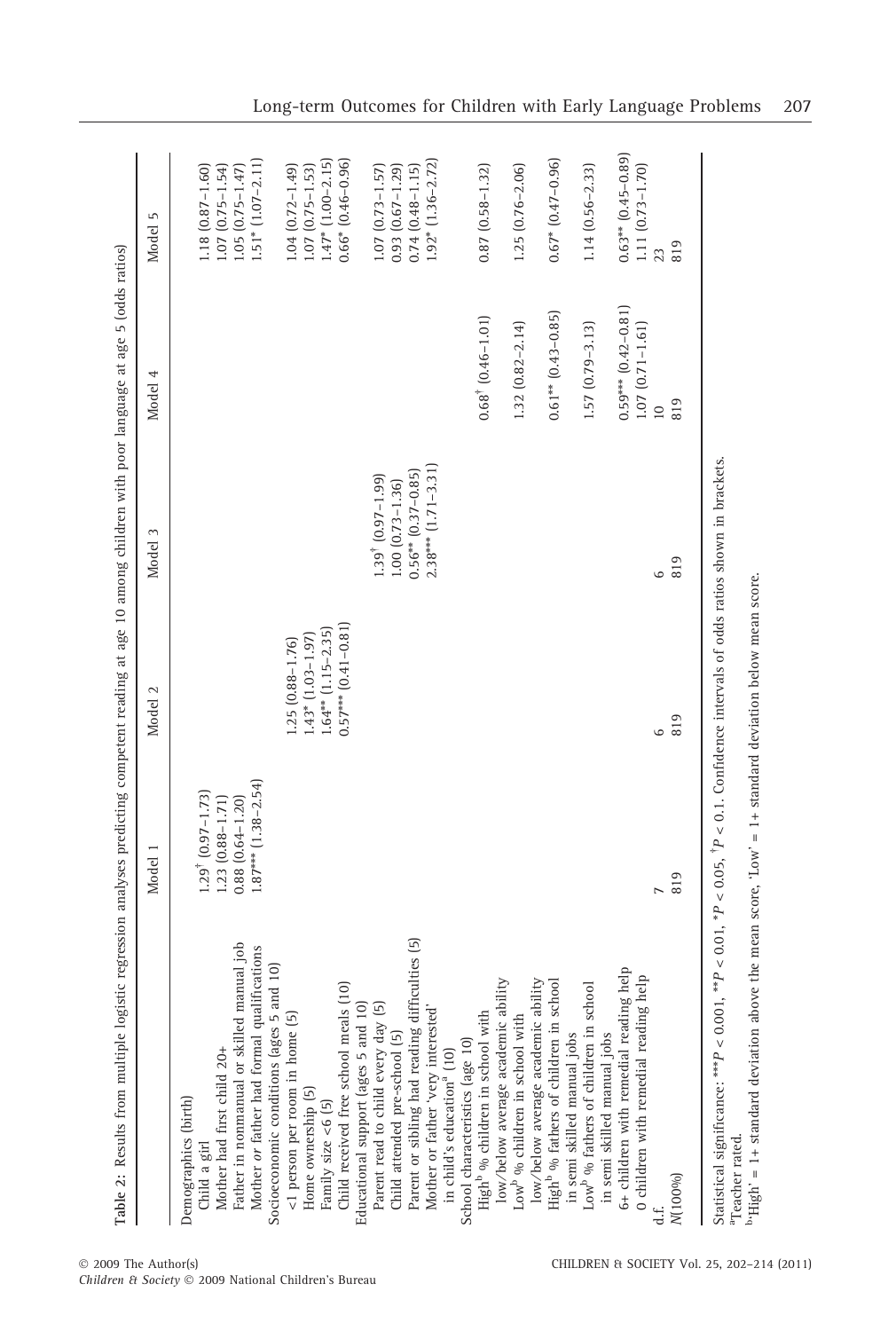#### Model 5: controlling for all measures.

When controlling for all measures, the findings suggest that being part of a smaller household (less than six persons), having at least one parent with formal qualifications and parents who are 'very interested' in their child's education significantly increased a child's chance of competent reading by age 10. Free school meals, attending a school where a relatively high percentage of students' fathers worked in low-grade manual occupations and being in a class where six or more children received remedial reading help significantly decreased a child's chance of competent reading at age 10.

The findings suggest that the course of development is not necessarily predetermined. The majority of children with poor receptive vocabulary at age 5 become competent readers by age 10 and thus escape a negative trajectory. Although the early disadvantage was relatively less stark for competent readers than poor readers, the multivariate regression models suggest that the likelihood of competent reading by age 10 among those with poor early vocabulary could be significantly increased by addressing poor housing and economic conditions, together with the ability of a child's family to provide a supportive home 'literacy' environment. However, it was the poor socioeconomic intake of a school, and a high number of children in a class receiving remedial education, which had a crucial impact on competent reading by age 10. This finding might reflect that, up until age 5, the family is the main environmental determinant of a child's development, but that by age 10 this has grown to include — and to a certain point been replaced by — the school environment.

#### Post-16 experiences of cohort members with early receptive language problems

The study now concentrates on post-16 education and employment outcomes, comparing the profiles of children with poor vocabulary at age 5 who were either competent or poor readers by age 10. Once again statistical comparisons of rates with  $\chi^2$ -tests at the 0.001, 0.01 and 0.05 were made. Given the persistent gender differences in education and employment transitions, we present findings for men and women separately.

#### Education, qualifications and basic literacy

Table 3 shows that by the end of compulsory education in 1986, far fewer competent readers than poor readers had left full-time education (51–81%) overall. Girls with competent reading were the least likely to have left school early. During their time at school, children with competent reading were around half as likely as poor readers to have truanted 'most of the time' (4–11% boys, 4–7% girls). Among boys, 10 per cent of competent readers had been suspended compared to 26 per cent of poor readers. Four per cent of competent readers and 7 per cent of poor readers had been excluded. Among girls, competent readers were half as likely as poor readers to have been suspended from school (6% to 13%). Just 1 per cent of competent readers and 5 per cent of poor readers had been excluded.

By age 34, 16 per cent of all competent readers had degree-level qualification (13% boys, 17% girls), yet 13 per cent had no formal qualifications (19% boys, 10% girls): 33 per cent of poor readers (38% boys, 30% girls) had no qualifications, and only 3 per cent of poor readers held a degree (or equivalent). At a more basic level of attainment, many poor readers only had entry-level literacy skills at age 34 (below GCSE grade D–G).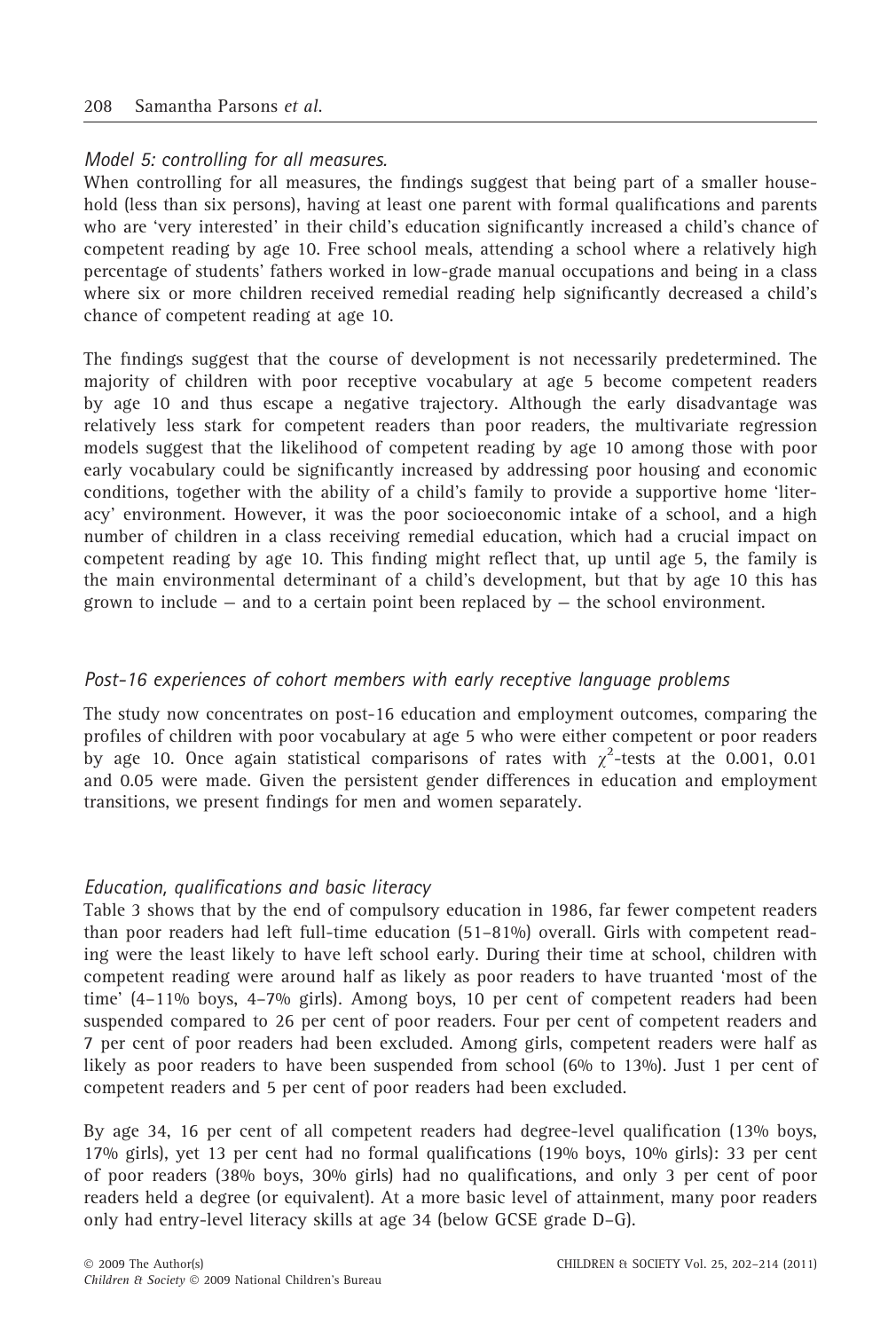| SUS DOOL ICAUCIS (I IV) AL ARC TO            |                 |     |           |       |              |     |    |     |  |  |  |
|----------------------------------------------|-----------------|-----|-----------|-------|--------------|-----|----|-----|--|--|--|
|                                              | Men             |     |           | Women |              |     |    |     |  |  |  |
|                                              | CR.             | N   | <b>PR</b> | N     | <b>CR</b>    | N   | PR | N   |  |  |  |
| Education, qualifications and basic literacy |                 |     |           |       |              |     |    |     |  |  |  |
| % Left full-time education at 16 $(34)^{a}$  | 58***           | 165 | 85        | 111   | $48***$      | 325 | 74 | 139 |  |  |  |
| % Truanted 'most of the time' (30)           | $4^*$           | 190 | 11        | 140   | $4^{\rm ns}$ | 379 |    | 167 |  |  |  |
| % Suspended from school (30)                 | $10***$         | 190 | 26        | 140   | $6***$       | 379 | 13 | 167 |  |  |  |
| % Excluded from school (30)                  | $4^{\text{ns}}$ | 190 |           | 140   | $1*$         | 379 | 5  | 167 |  |  |  |

% No formal qualifications (34)  $19***$  165 38 111 10\*\*\* 325 30 139<br>% Degree level qualification (34) 13\*\* 165 3 111 17\*\*\* 325 4 139 % Degree level qualification (34)  $13^{**}$  165 3 111 17\*\*\* 325 4 139<br>% Entry Level literacy (34) 9\*\*\* 163 41 109 9\*\*\* 325 33 134 % Entry Level literacy (34) <br>
% Level 2 (or higher) literacy (34) <br>
55\*\*\* 163 24 109 62\*\*\* 325 29 134 % Level 2 (or higher) literacy (34) 55\*\*\* 163 24 109 62\*\*\* 325 29 134

Table 3: Education characteristics of adults who had poor vocabulary at age 5 and were competent readers (CR) ver $resders (PR)$  at age 10

Statistical significance: \*\*\* $P < 0.001$ , \*\* $P < 0.01$ , \* $P < 0.05$ , <sup>ns</sup>not significant.

<sup>a</sup>Age of data collection.

# Employment

#### Young men

Nearly half of all boys with poor vocabulary at age 5 entered full-time employment at age 16 (1986). From this time to the end of 2003, the young men who were competent readers by age 10 had spent an average of 19 months more in full-time employment and 10 months more in full-time education compared to those with poor reading at age 10. Poor readers at age 10 had, on average, experienced nine months more unemployment and eight months more full-time government training (e.g. Youth Training Scheme straight from school). Figure 1(a) shows that in each year from age 16 (1986), a higher percentage of competent readers than poor readers had spent the majority of each 12-month period in employment. The 'gap' between these two groups was highest in the mid-1990s at the time of economic recession, i.e. when employers viewed those with fewer skills as more expendable, or they were in occupations offering least security.

At age 34 (2004), 46 per cent of competent readers held a nonmanual occupation and 16 per cent worked in partly or unskilled manual jobs. Figures for poor readers were 25 per cent and 31 per cent respectively. Average weekly net earnings for competent readers in full-time employment were £352 compared to £317 for poor readers. Splitting the hourly income distribution into quartiles, the economic advantages associated with competent reading was abundantly clear: 25 per cent of competent readers and 46 per cent of poor readers had an hourly wage in the bottom quartile of earnings, showing the increased number of hours poor readers would have to work to earn a comparable income.

## Young women

Among women fewer competent than poor readers had entered employment when they were still 16 (35%–48%). Between age 16 and 34, competent readers spent an average of 27 months more in full-time employment (30 months in any employment) and 10 months more in full-time education when compared to poor readers by age 10. Conversely, poor readers had experienced six months more unemployment and 22 months more full-time home-care. Patterns of exiting the workforce to (mainly) look after children are shown in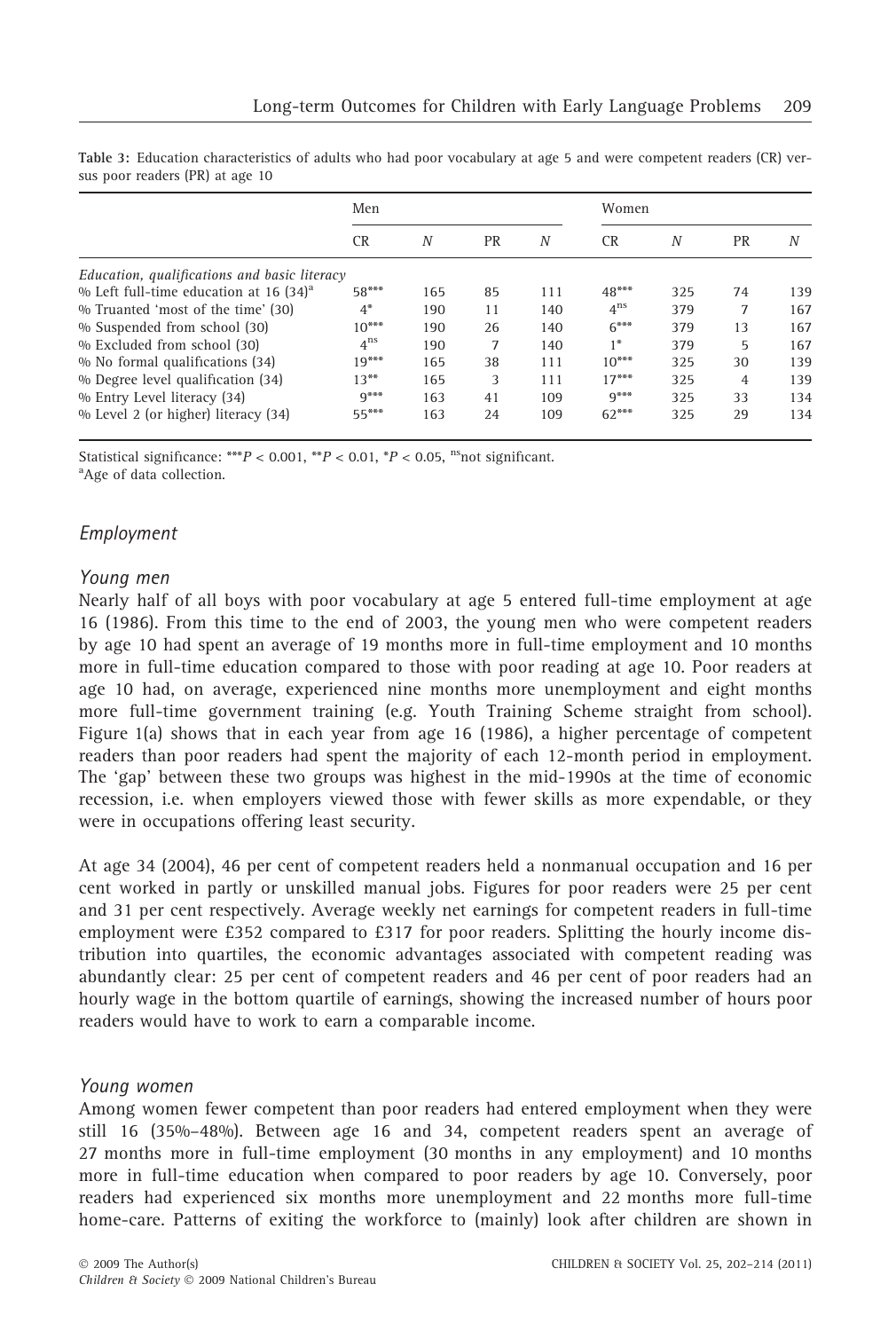

Figure 1: (a) Per cent in full-time employment January 1986–December 2003: men with poor vocabulary at age 5 and competent versus poor reading at age 10. (b) Per cent in paid employment January 1986–December 2003: women with poor vocabulary at age 5 and competent versus poor reading at age 10.

Figure 1(b). In each year from 1988 onwards (i.e. since age 18), more competent readers were in paid employment. Between age 21 and 29, three-quarters of competent readers and just over half of poor readers were in paid employment. This 'gap' had not substantially closed by 2003 (age 33–34). Competent readers seemed better able to combine work and family life, probably reflecting that their jobs were more secure, offered maternity pay and better remuneration to accommodate childcare responsibilities.

At age 34, 40 per cent of poor readers were not engaged in education, employment or training (NEET) and 27 per cent were part of a non-working household. Figures for competent readers were 27 per cent and 11 per cent respectively.

Among those who were employed, 37 per cent of competent readers held a professional or managerial occupation, compared to 21 per cent of poor readers. Around a third of women held skilled nonmanual jobs, but whereas 18 per cent of competent readers were in partly or unskilled manual jobs, and this increased to 36 per cent among poor readers. Although more women than men were low earners, average weekly net earnings among women who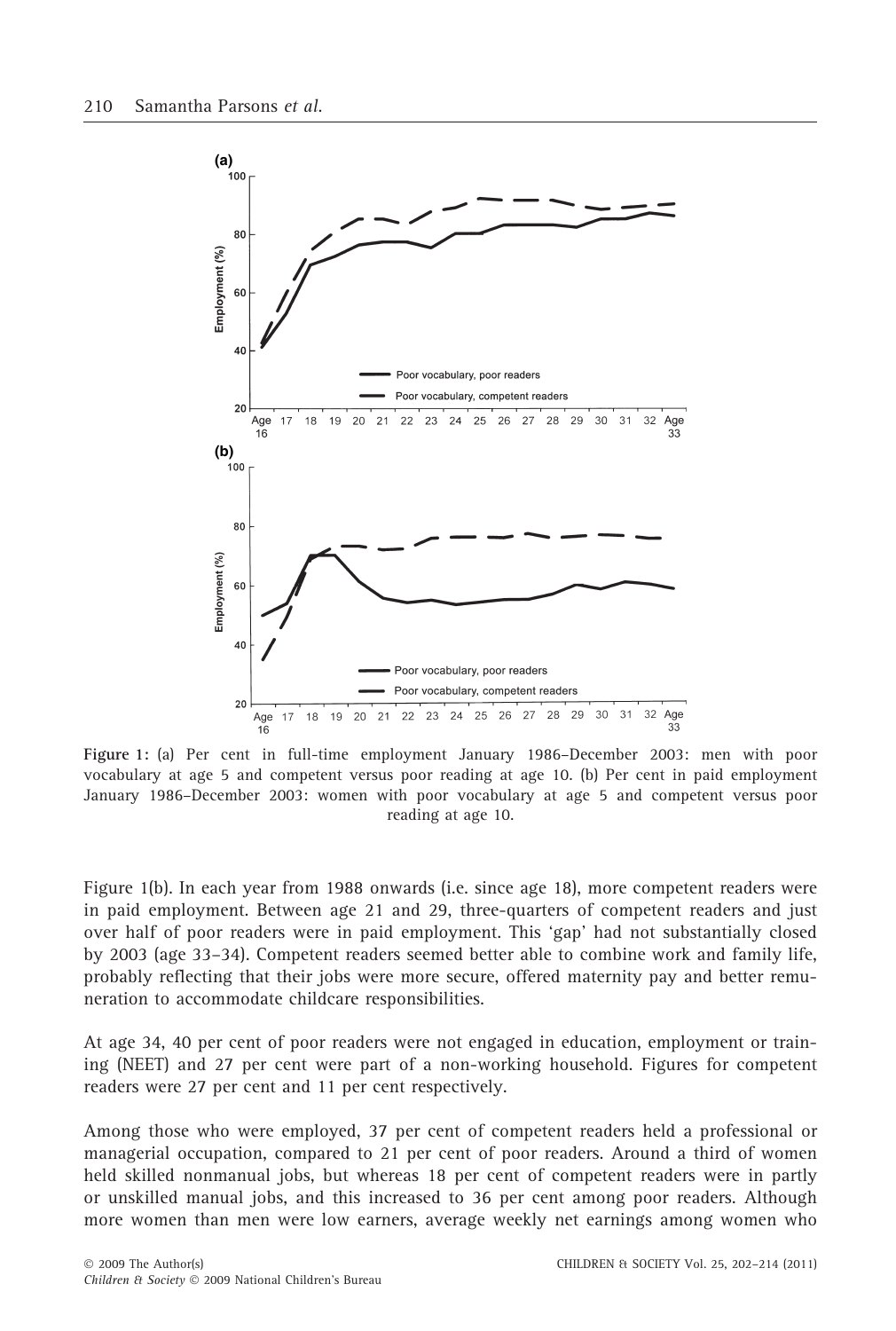|                                                      | Men              |                  |              |     | Women            |                  |           |                  |  |  |  |
|------------------------------------------------------|------------------|------------------|--------------|-----|------------------|------------------|-----------|------------------|--|--|--|
|                                                      | <b>CR</b>        | $\boldsymbol{N}$ | PR           | N   | <b>CR</b>        | $\boldsymbol{N}$ | <b>PR</b> | $\boldsymbol{N}$ |  |  |  |
| Employment <sup>a</sup>                              |                  |                  |              |     |                  |                  |           |                  |  |  |  |
| % Employed (16)                                      | $46^{\text{ns}}$ | 165              | 48           | 111 | $35***$          | 325              | 48        | 139              |  |  |  |
| % Employed full-time                                 | 88 <sup>ns</sup> | 165              | 82           | 111 | $41*$            | 325              | 31        | 139              |  |  |  |
| % Employed part-time                                 |                  |                  |              |     | $31^{\text{ns}}$ | 325              | 30        | 139              |  |  |  |
| % Unemployed                                         | 6 <sup>ns</sup>  | 165              | 6            | 111 | $1*$             | 325              | 5         | 139              |  |  |  |
| % full-time home-care                                |                  |                  |              |     | $22^{\text{ns}}$ | 325              | 30        | 139              |  |  |  |
| % NEET                                               | $12^{ns}$        | 165              | 16           | 111 | $27***$          | 325              | 40        | 139              |  |  |  |
| % Non-manual job                                     | $46***$          | 145              | 25           | 93  | $75***$          | 236              | 54        | 83               |  |  |  |
| % Prof/managerial job                                | $32***$          | 145              | 16           | 93  | $37**$           | 236              | 2.1       | 83               |  |  |  |
| % Partly/unskilled job                               | $16***$          | 145              | 31           | 93  | $18***$          | 236              | 36        | 83               |  |  |  |
| Average weekly net earnings (£) (full-time employed) | $352*$           | 124              | 326          | 74  | $290**$          | 124              | 218       | 42               |  |  |  |
| % Hourly net earnings in bottom quartile             | $25*$            | 124              | 46           | 74  | $27**$           | 124              | 66        | 42               |  |  |  |
| (full-time employed)                                 |                  |                  |              |     |                  |                  |           |                  |  |  |  |
| % part of non-working household                      | 11               | 165              | 15           | 111 | $11***$          | 325              | 27        | 139              |  |  |  |
| Employment histories 16-34                           |                  |                  |              |     |                  |                  |           |                  |  |  |  |
| Mean months in f/t employment                        | $175***$         | 165              | 156          | 111 | $116***$         | 325              | 92        | 139              |  |  |  |
| Mean months in employment                            | $179*$           | 165              | 164          | 111 | $152***$         | 325              | 125       | 139              |  |  |  |
| Mean months unemployed                               | $10*$            | 165              | 19           | 111 | $3*$             | 325              | 9         | 139              |  |  |  |
| Mean months on a training course                     | $4***$           | 165              | 12           | 111 | $3*$             | 325              | 5         | 139              |  |  |  |
| Mean months in education                             | $17***$          | 165              | $\tau$       | 111 | $20***$          | 325              | 10        | 139              |  |  |  |
| Mean months in home-care                             | $\mathbf{0}$     | 165              | $\mathbf{0}$ | 111 | $33***$          | 325              | 55        | 139              |  |  |  |

Table 4: Employment characteristics of adults who had poor vocabulary at age 5 who were competent readers (CR) versus poor readers (PR) at age 10

Statistical significance: \*\*\* $P < 0.001$ , \*\* $P < 0.01$ , \* $P < 0.05$ , <sup>ns</sup> not significant.

Data collected age 34 unless stated.

worked full-time still differed widely by reading competence at age 10: competent readers earned 33 per cent more than poor readers (£290–£218). Hourly net wages revealed an even starker picture: 27 per cent of competent readers had an hourly net income in the bottom quartile of earnings compared to a huge 66 per cent of poor readers. (Differences were almost identical when part-time work was included.) As for men, this lower remuneration would mean that female poor readers would have to work increased hours to earn a comparable income.

# Discussion

Findings suggest that the majority of children with poor receptive vocabulary at age 5 are developing into competent readers by age 10. It appears that school-age children receive vital stimulation from their family and school environment, which allows them to learn and develop their skills. Yet not all children benefit, and the most disadvantaged are left behind, especially those exposed to poor schooling.

In interpreting the findings, it has to be considered that the results only show significant associations with childhood reading performance and not the consequences of competent or poor reading. Socioeconomic disadvantage is associated with poor early vocabulary and later reading problems and the educational support given to children at home and the learning environment at school are crucially important. Children who become competent readers were more likely to be read to by parents, less likely to have a parent or sibling with reading difficulties and more likely to have parents interested in their educational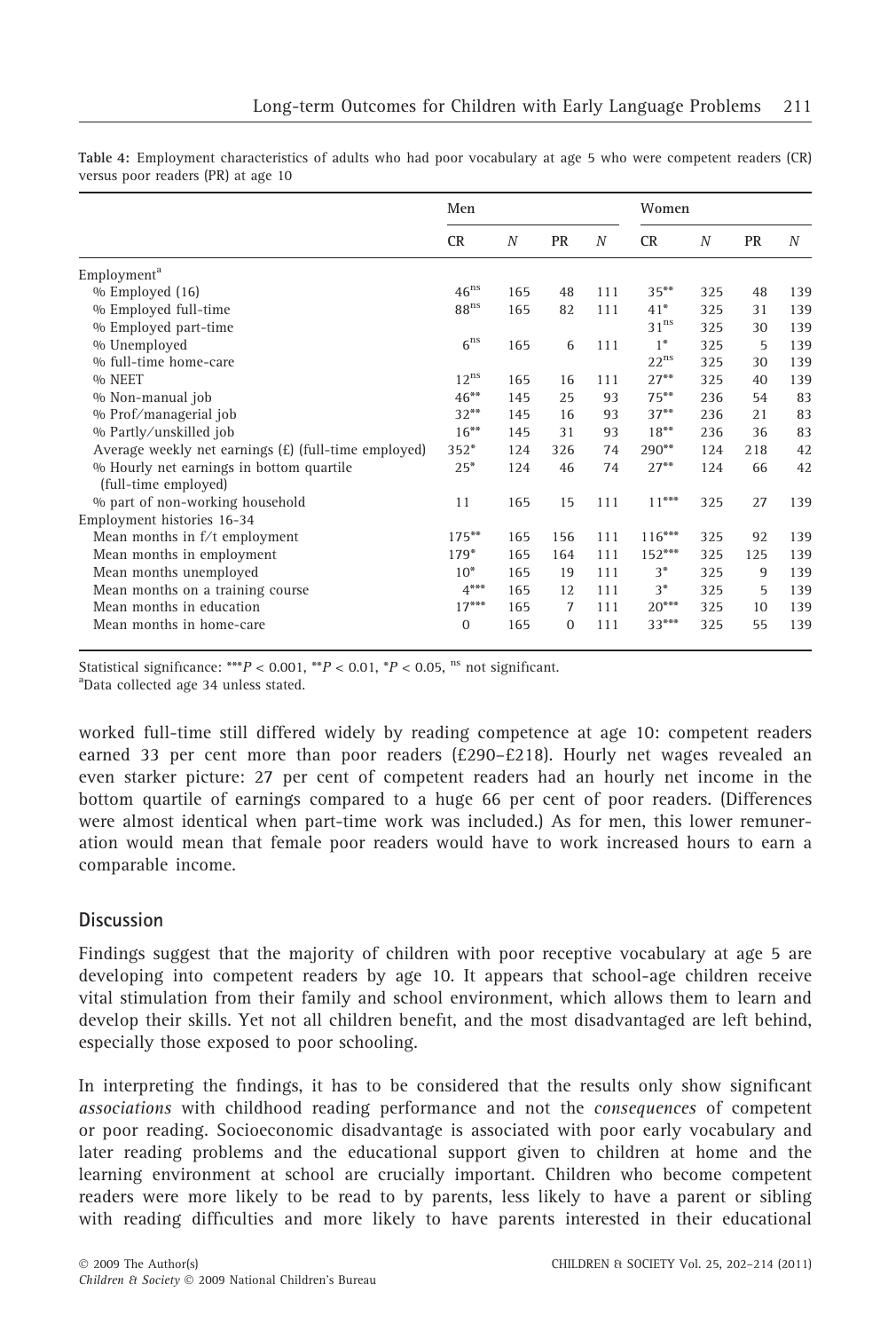progress. They were also less likely to have attended a school within a disadvantaged catchment area and far less likely to have been in a class where a greater than average number of children received remedial reading help. This suggests that the resources within a classroom might become too stretched to be able to adequately assist all children. Although the study is based on children entering school in the mid-1970s, the findings have relevance for today, especially given persisting social inequalities in educational opportunities. Educational inclusion can only be successful if all children receive the support they need to reach their full potential from the earliest opportunity  $-$  whatever end of the ability scale they happen to fall. In the schools of today, teachers cannot successfully meet the needs of all children without the invaluable help provided by teaching assistants to children with learning or educational support needs.

The study furthermore provides evidence of the long-term consequences of reading attainment on employment. By using the full scope of longitudinal data, we have been able to compare experiences of children identified with poor receptive language at age 5 who became competent or poor readers by age 10. Results indicate that competent readers had, on average, a less challenging journey into early adulthood than poor readers. Furthermore, better readers were in more highly paid employment and had fewer periods of unemployment, and thus will have contributed significantly via their taxes to the benefit of society. Poor readers, in contrast, have continued to struggle, demonstrating the long-term costs of persisting reading difficulty, making a clear case for intervention.

The findings suggest that children with poor language development grew up in a family environment characterised by reduced levels of material and human resources. These are areas that policy can continue to address. Efforts to raise the reading skills of young children should not only be targeted at the child, but at the wider social context, the 'literacy environment' in which vocabulary and reading development takes place (High and others, 1999, 2000; Klass, 2002). This must include an understanding of the degree to which access to a literacy-rich environment is promoted and facilitated. Parents of poor readers may be less likely to have qualifications or an extended education, but they can be encouraged to be interested in their child's education  $-$  and their own  $-$  with family learning programmes. If parents are supportive of their child's learning, poor family and school socioeconomic characteristics will impact less negatively on a child improving their reading. However, emphasis must not only rest on the parent. Experiences in school can counterbalance and support children in relatively disadvantaged families. Priority should be given to schools whose intake is largely from more socially disadvantaged groups, where resources within schools are most stretched.

Research has shown that most variation in adult literacy scores is explained by the family situation and set of experiences that occur up until age 10 or 11 (Bynner and Steedman, 1995; Parsons and Bynner, 1998, 2007). For policy to impact the most on reducing disadvantaged experiences associated with poor reading, it needs to continue to target poor skills development of children within the wider social context when they first present — during pre-school and primary school. However, interventions must not be short-lived. No child should be allowed to progress to the more complex environment that is secondary school without ensuring they are equipped with competent, age-appropriate reading skills. The long-term social and economic costs of failing these children fall on individuals and wider society. The case for early intervention is clear to see.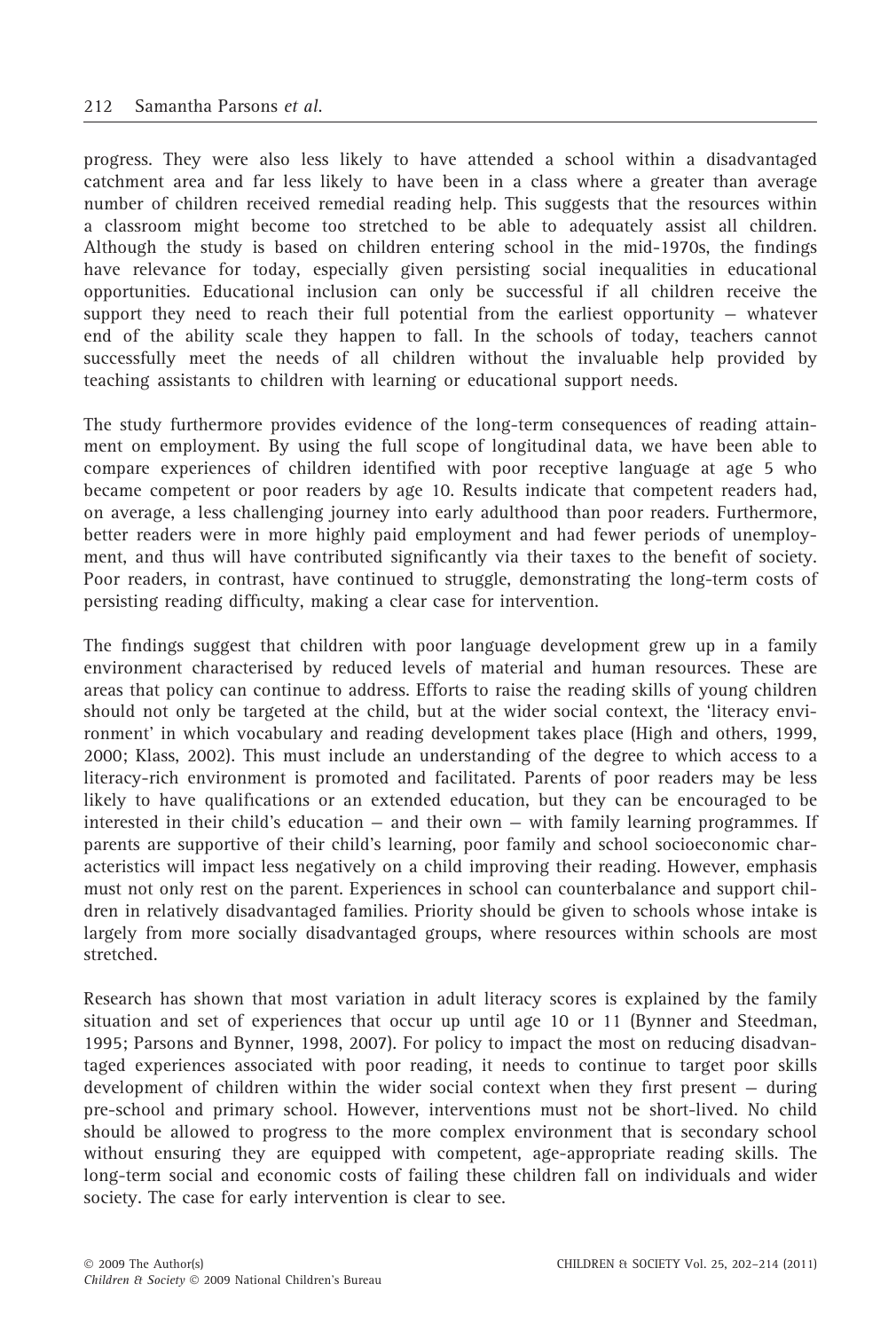#### Acknowledgements

The authors acknowledge the support of the Economic and Social Science Research Council (RES-000-22-1748) in the preparation of this manuscript.

#### **Notes**

1 'High' is used to represent scores 1+ standard deviation above the average (mean) score.

2 The average number in a class among this sample of children was four.

#### References

- Arriaga RJ, Fenson L, Cronan T, Pethick SJ. 1998. Scores on the MacArthur Communicative Development Inventory of children from and low- and middle-income families. Applied Psycholinguistics 19: 209–223.
- Berlin G, Sum A. 1988. Toward a More Perfect Union: Basic Skills, Poor Families and Our Economic Future. Ford Foundation, Project on Social Welfare and the American Future: New York.
- Brimer MA, Dunn LM. 1962. English Picture Vocabulary Test. Education Evaluation Enterprises: Bristol.
- Brooks G (Cartographer). 2002. What Works for Children With Literacy Difficulties? The Effectiveness of Intervention Schemes. Research report 380. Department for Education and Skills: London.
- Brooks-Gunn J, Duncan GJ. 1997. The effects of poverty on children. Children and Poverty 7: 55–71.
- Bynner J, Parsons S. 2006. New Light on Literacy and Numeracy: Results of the Literacy and Numeracy Assessment in the Age 34 Follow-up of the 1970 British Cohort Study (BCS70). National Research and Development Centre for Adult Literacy and Numeracy: London.
- Bynner J, Steedman J. 1995. Difficulties With Basic Skills. The Basic Skills Agency: London.
- De Coulon A, Meschi E, Vignoles A. 2008. Parents' Basic Skills and Their Children's Test Scores. National Research and Development Centre for Adult Literacy and Numeracy: London.
- DeWalt DA, Berkman ND, Sheridan S, Lohr KN, Pignone MP. 2004. Literacy and health outcomes: a systematic review of the literature. Journal of General Internal Medicine 19: 1228–1239.
- Duncan GJ, Brooks-Gunn J. 1997. Consequences of Growing up Poor. Russell Sage Foundation Press: New York.
- Elliott J, Shepherd P. 2006. Cohort profile of the 1970 British Birth Cohort (BCS70). International Journal of Epidemiology 35: 836–843.
- Essen J, Fogelman K, Head J. 1978. Childhood housing experiences. Childcare, Health and Development, 4: 41–58.
- Evans GW. 2006. Child development and the physical environment. Annual Review of Psychology 57: 423–451.
- Evans GW, Lepore SJ, Shejwal BR, Palsane MN. 1998. Chronic residential crowding and children's well being: an ecological perspective. Child Development, 69: 1514–1523.
- Feagans L, Farran DC (eds). 1982. The Language of Children Reared in Poverty: Implications for Evaluation and Intervention. Academic Press: New York.
- Gottfried AW. 1984. Home Environment and Early Cognitive Development. Academic Press: New York.
- Grinyer J. 2006. Literacy, Numeracy and the Labour Market: Further Analysis of the Skills for Life Survey. Department for Education and Skills: London.
- High P, Hopmann M, LaGasse L, Sege R, Moran J, Guiterrez C, Becker S. 1999. Child Centered Literacy Orientation: a form of social capital? Pediatrics 103: 1–7.
- High P, LaGasse L, Becker S, Ahlgren I, Gardner A. 2000. Literacy promotion in primary care pediatrics: can we make a difference? Pediatrics 105: 927–934.
- Hodder M, Stoughton TW. 1979. The Shortened Edinburgh Reading Test. Hodder and Stoughton Educational Ltd: Kent.